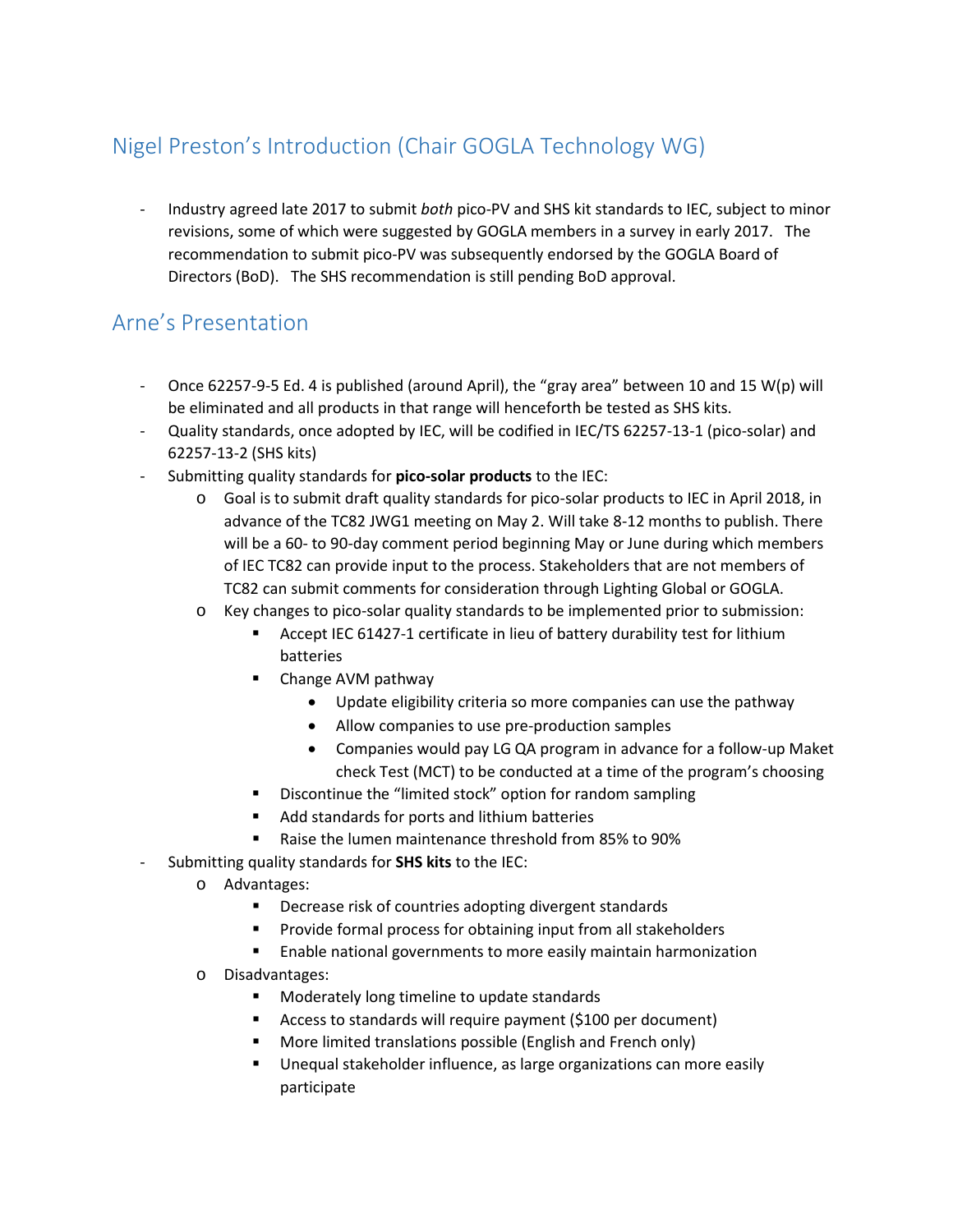- Some governments may be more likely to adopt compulsory standards but lack the resources to enforce them effectively
- o Timeline same as for pico-solar, provided that they are submitted at the same time.
- o Key changes under consideration:
	- Changes to battery durability, discontinue limited stock option, as above
	- **EXTER** Lithium battery safety requirement
	- **Allow AVM for SHS kits in the future**

## Q&A

*We see larger numbers of tender notices referencing LG and we see larger numbers of products advertising meeting "Lighting Global equivalent" standards. Does the QA program recognize products that have been tested according to the test methods and shown to meet the standards as QV or equivalent?*

No, we do not because we cannot verify that all of the requirements, in particular sampling requirements, were met.

*[Editor's note: All products recognized by Lighting Global are published on our website here: https://www.lightingglobal.org/products/ .]*

#### *What test labs around the world are accredited?*

SMQ, the Schatz Energy Research Center, Intertek and TERI are all accredited to conduct QTM tests for pico-products, and SMQ and the Schatz Center can conduct tests for SHS kits. TERI, the University of Nairobi (UoN), and the Tanzania Bureau of Standards (TBS) can conduct market check method (MCM) tests.

*[Editor's note: All of these labs and their respective accreditation status are listed on the Lighting Global website here: [https://www.lightingglobal.org/quality-assurance-program/test-laboratory-network/\]](https://www.lightingglobal.org/quality-assurance-program/test-laboratory-network/)*

## *Once the standards are adopted by IEC, what would be the difference between products that go through the LG QA program and those that receive a certificate of conformity directly from a test lab?*

The Lighting Global QA program would continue to recognize only those products that go through the LG QA program. National governments and other programs would have to make their own decisions about what to accept.

### *What about PAYG systems? How are they evaluated?*

The testing framework is essentially the same as for non-PAYG products. If a product is initially tested as a PAYG product, there are no differences in the test methods or standards. For products that are originally tested as a non-PAYG product, and then want to add PAYG functionality, we conduct a few supplemental tests on the PAYG version to confirm that it performs similarly to the original non-PAYG version and that any new features, like key pads or remotes, are durable. Treatment of PAYG products is included in the current and revised version of IEC 62257-9-5, and will be included in the Quality Standards that we submit to the IEC.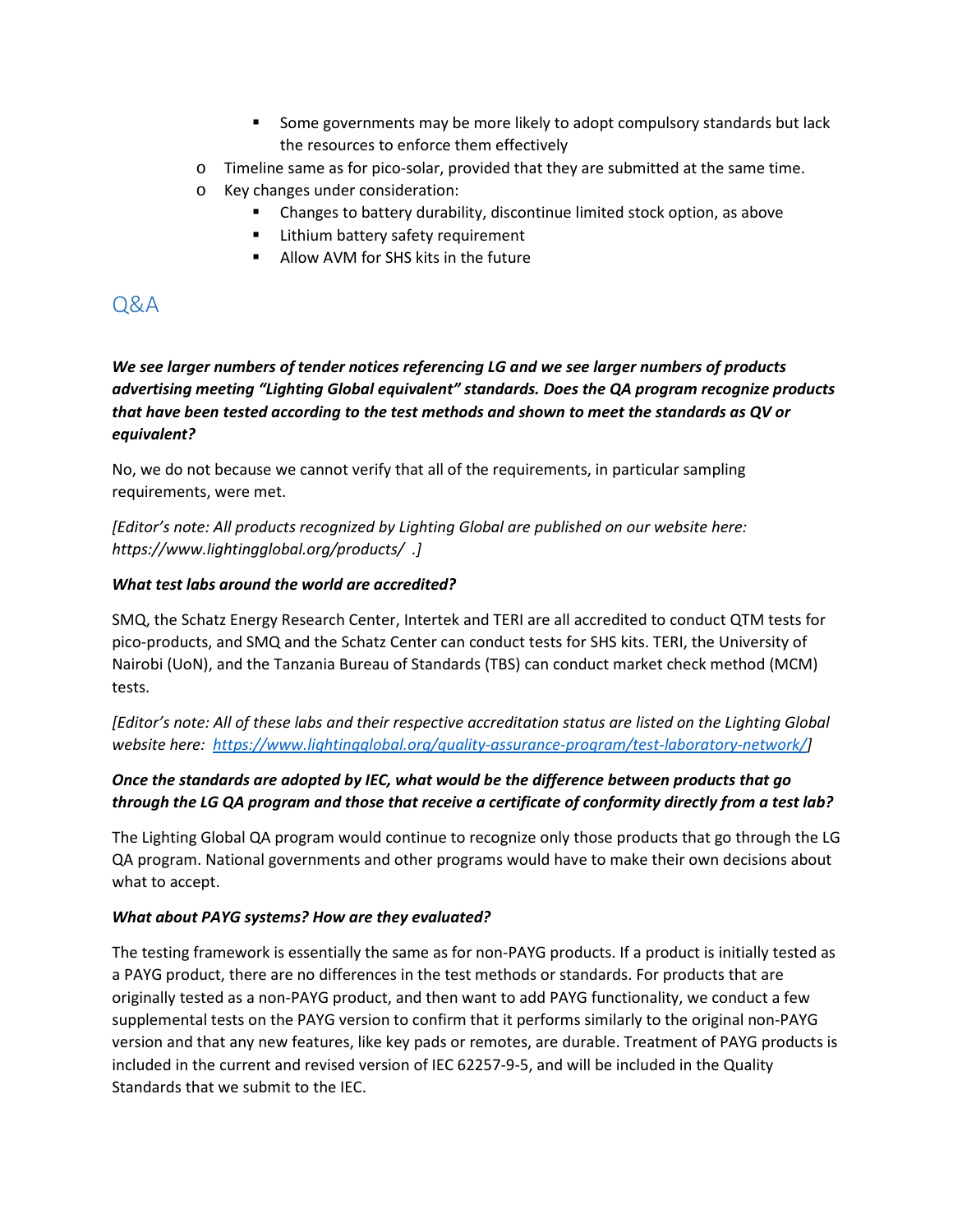*[Editor's note: For more details on the treatment of PAYG products, see th[e Lighting Global PAYG policy.](https://www.lightingglobal.org/resource/quality-assurance-for-pay-as-you-go-energy-systems/) Though there are no differences in the test methods for PAYG products, all PAYG companies are required to submit a declaration regarding the metering accuracy, the thresholds for cut-off and the battery protection for their product.]*

## *What testing would be required for appliances included as part of SHS kits once the quality standards are adopted by IEC?*

We do some "light-touch" assessment of non-lighting appliances within the context of the SHS kit tests, including review of certificates for those appliances, if available. A key test is power consumption, so that we can assess the run time and level of service delivery for the overall system. We also conduct some durability testing, though the durability tests may be waived if appropriate alternate proof of safety/durability can be provided. We are not contemplating any changes to this approach.

*[Editor's note: Currently, we accept IEC 60065 for televisions and radios, and IEC 60335 for fans in lieu of durability tests. We also accept results of Global LEAP power consumption tests for televisions and fans that were tested through that program.]*

#### *Are there any accredited test labs in Latin America?*

No, none that we are aware of for off-grid solar product testing.

#### *How are discussions going with governments that have adopted quality standards?*

We have had discussions with governments that have adopted quality standards for pico-solar products, including Kenya, Tanzania, and Ethiopia. They are all enthusiastic about having quality standards maintained by the IEC and supportive of the proposed changes.

Ethiopia and Rwanda are probably furthest ahead on standards adoption for SHS kits. In cases where countries are interested in adopting standards for SHS kits, we have encouraged them to wait to adopt standards for SHS kits until the standards have been submitted to the IEC so that they can ensure their national standards will be harmonized with the final IEC document.

#### *Will a PV panel with an IEC 61215 certificate be accepted without further testing?*

If a product comes with an IEC 61215 certificate, we already waive the ingress protection test. If the module was tested with a cable attached, we also waive the strain relief test. The third test we require for PV modules is a measurement of the IV curve. We are not yet confident that we can accept the IV curve data from IEC 61215 testing for use in our performance assessments. The IV curve data are used as an input for the daily energy service calculation and/or runtime, and we need to confirm that IV curve data from IEC 61215 will give results that are at least as accurate as those we get from IEC/TS 62257-9-5 testing. We are optimistic that this may be possible, but to make this decision, we need to have more data to compare daily service level calculation outcomes for products that have modules that have undergone IEC 61215 testing and have had IV curves generated using the methods in IEC/TS 62257-9-5. We welcome any relevant data from companies that have products with modules that have gone through IEC 61215 testing and IEC/TS 62257-9-5 testing to help make an informed decision.

Nigel Preston (Chair WGT): This is one of the points the GOGLA Technology Working Group has discussed and will try to provide data in the next few months.